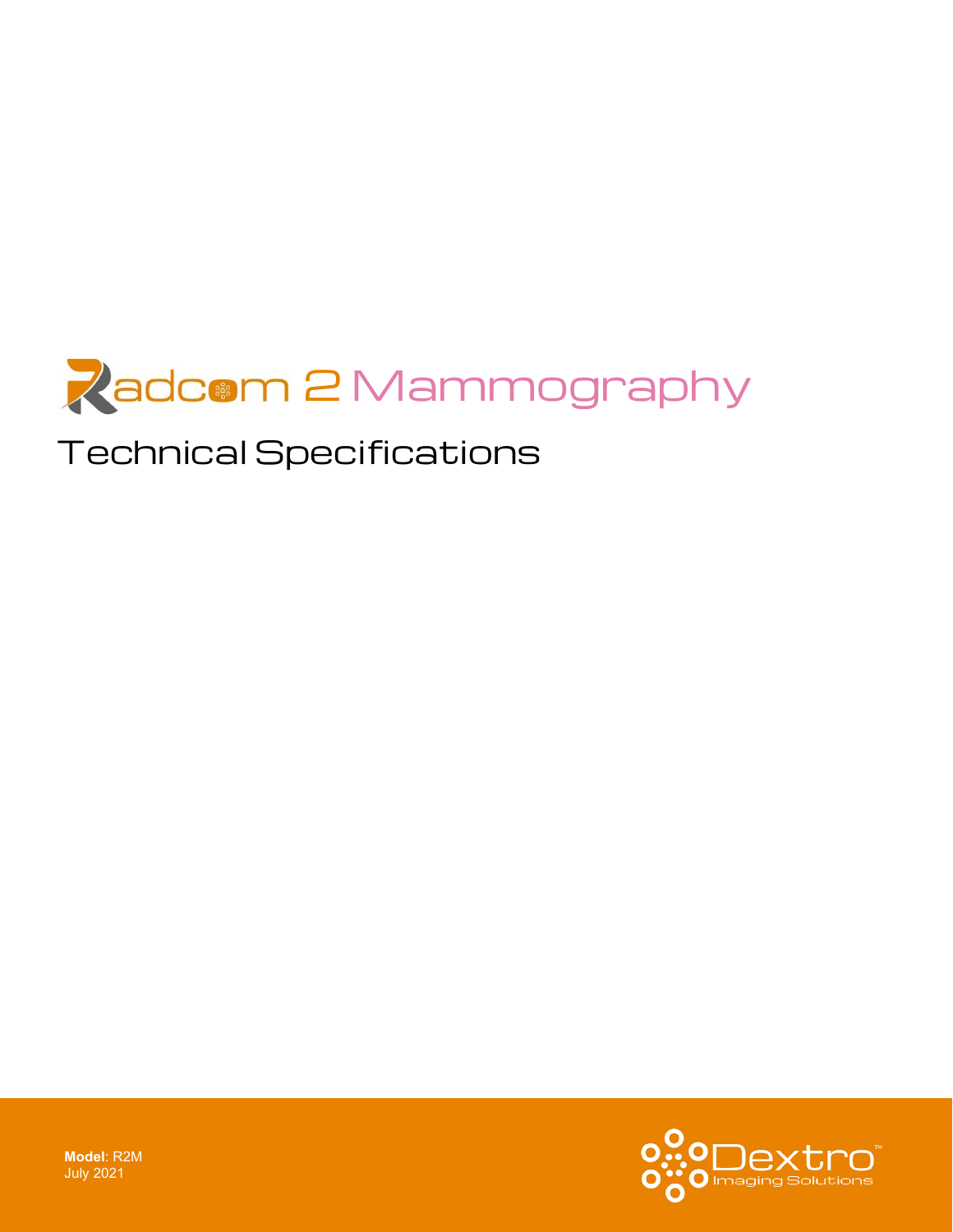# RadCom 2 Mammography Dual-PACS Workstation



# Client Centric, Results Driven Workstation

Empower your radiology workforce with the RadCom 2 Mammography Dual-PACS Workstation, designed and developed to meet your radiologists' workstation requirements for mammography and breast imaging, regardless of PACS clients or dictation systems.

#### Inspired, Reliable Design

The RadCom 2 Mammography integrates seamlessly into your radiology reading environment with a durable mid tower chassis, certified components and multiple monitor configuration options, delivering reliable performance and peace of mind.

# Best-in-class Security

Every RadCom 2 Mammography provides secure, seamless access to your data – your most important asset.

#### Easy Manageability

Dextro Imaging Solutions features help save your radiologists' time and increase IT efficiency. The RadCom 2 Mammography, featuring Hologic® systems compatibility, supports two PACS, consolidating two traditional workstations into one highly efficient, secure breast imaging workspace.

# A Single Point of Contact

The RadCom 2 Mammography includes Dextro Imaging Solutions' remote desktop support, providing your business with more flexibility – especially for hard-to-reach, remote locations.